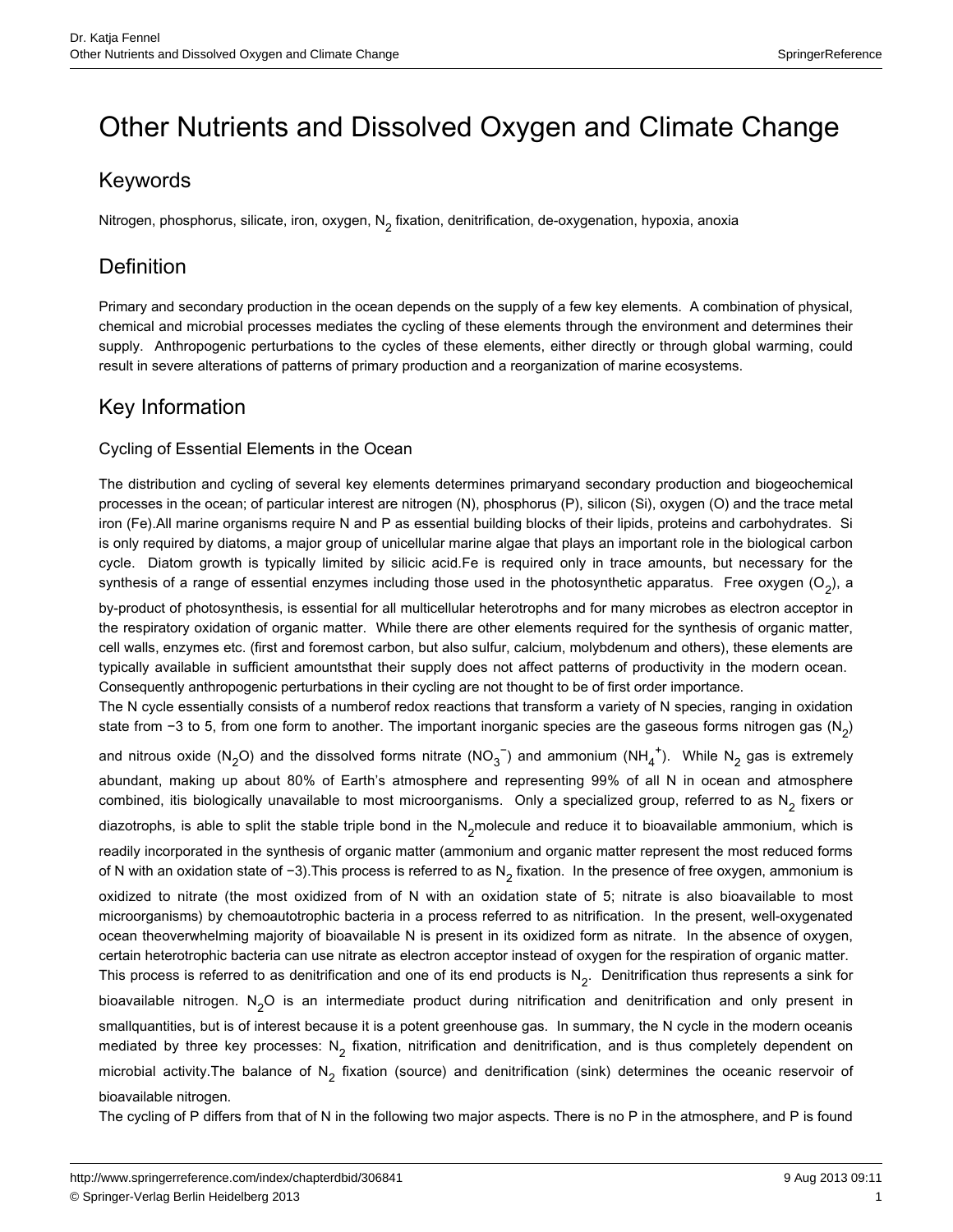in only one oxidation state, as phosphate (PO<sub>4</sub><sup>-</sup>). The oceanic reservoir of phosphate is determined by the balance of river inputs from rock weathering(source) and removal due to permanent burial of organic matter in sediments (sink).

Both of these processes are slow, leading to a much larger turnover time for phosphatein the ocean than for nitrate.

The oceanic distributions of nitrate and phosphate are highly correlated and their relative proportion of about 16 atoms of N per 1 atom of P matches the average compositionof marine organic matter  $(C_{106}N_{16}P_1)$  – an observation that was first articulated by Redfield in 1934 (the average relative ratios of elements in organic matter havesince been referred to as Redfield ratios). This remarkable correspondence can be explained by the interplay of  $N<sub>2</sub>$  fixation and denitrification, which, in an oxygenated ocean and over sufficiently long time scales, will regulate the oceanic inventory of bioavailable N

to match the P inventory in terms of the Redfield ratio (Lenton and Watson 2000). In the modern ocean there is only a slight deficit in nitrate with respect to phosphate, so N is typically the element limiting marine primary production.

Si is required only by diatoms for their characteristic silica cell walls or frustules. Diatoms are very abundant and an important contributor to export of organic matter from the sunlit surface ocean to depth by sinking. Model-based estimates suggest that diatoms make up 40% of the global export of particulate organic carbon (Jin et al. 2006).

Fe, although required in much smaller quantities than N, P and Si, is essential for many enzyme systems, incl. the photosynthetic apparatus and nitrogenase, the enzyme required for  $N_2$  fixation. Insufficient supply of Fe has been shown

to limit primary production in the eastern equatorial Pacific, the subarctic Pacific and the Southern Ocean. These areas are the so-called high-nutrient, low-chlorophyll (or HNLC) regions, where unused nitrate and phosphate remain present in surface waters at the end of the growing season.

 $\rm O_2$ is produced by photosynthesis and is consumed during aerobic respiration of organic matter (in terms of thermodynamic energy gain O<sub>2</sub> is the most beneficial electron acceptor). About 20% of Earth's atmosphere consists of O<sub>2</sub>

, which accumulated after the evolution of oxygenic photosynthesis early in Earth's history because some reduced organic carbon was stored in sedimentary rocks (at the ocean floor and on continental cratons) and thus effectively removed from the reduction-oxidation cycle. The modern ocean is also well-oxygenated, with relatively small oxygen minimum zones and anoxia occurring only in isolated spots with restricted circulation, e.g., the Cariaco Basin, the Black Sea and the Baltic Sea. However, an oxygenated ocean is not an inevitable consequence of an oxygen-rich atmosphere. There have been extended periods throughout Earth's history when the ocean was anoxic (Fennel et al. 2005). Below the sunlit surface ocean the only source that offsets respiratory consumption of oxygen is physical transport of oxygenated water through convective mixing and thermohaline circulation. Since both of these physical processes are highly sensitive to climate, subsurface oxygen will likely be affected by climate change.

The cycles of N, P and O are linked and are also tightly coupled with the carbon cycle. One example illustrating the close coupling of N, P and carbon cyclingis the fact thatoceanic nitrate and phosphate are available almost in Redfield proportions, as mentioned above. This regulation of nitrate availability can however be disrupted by a decrease in the  $O_2$ supply as described below.

#### Recent and Projected Changes

Humans are massively perturbing the natural N cycle by adding bioavailable N through industrial N<sub>2</sub> fixation for production of synthetic fertilizers, cultivation of leguminous crops and fossil fuel burning. By 1990 anthropogenic sources of bioavailable N had exceeded the rate of natural N<sub>2</sub> fixation in the terrestrial biosphere as well as the rate of marine N<sub>2</sub>

fixation; by 2050 anthropogenic production of bioavailable N is projected to exceed natural terrestrial and oceanic N<sub>2</sub>

fixation combined (Galloway et al. 2004). While application of synthetic fertilizers is necessary to feed the growing world population, inequalities in its distribution and inefficiencies in its use are pervasive. Some regions lack sufficient fertilizer to meet even the most basic caloric demands of millions of people, while elsewhere an excess of food leads to unhealthy diets and fertilizers are appliedso inefficiently thatthey lead to eutrophication of aquatic environments (Galloway et al. 2008). Estimates suggest that about 80% of anthropogenic N is denitrified in soils and freshwater systems and that the bulk of the remainder is denitrified on continental shelves (Fennel et al. 2006; Seitzinger et al. 2006). Hence river inputs of anthropogenic N are likely not an important nutrient source for the open ocean, yet lead to many negative effects in coastal waters including decreased water clarity, harmful algal blooms and an increasing occurrence of hypoxia and anoxia (Diaz and Rosenberg 2008).

In the open ocean global warming is expected to lead to stronger vertical density stratification and a slowdown of the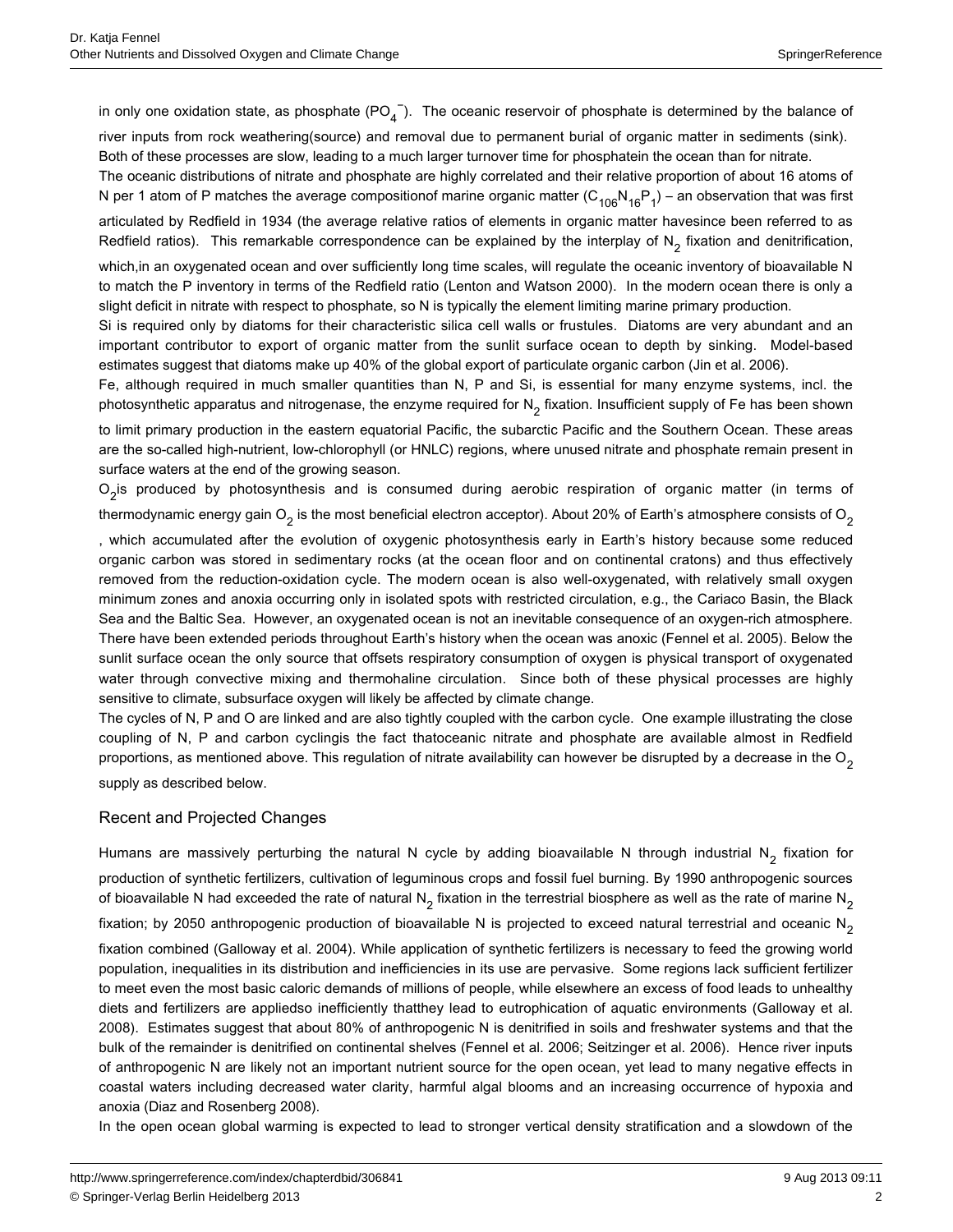thermohaline overturning circulation, both of which would result in a decrease in  $O_2$  supply to waters below the sunlit

surface. Evidence of this de-oxygenation has already been reported (Stramma et al. 2008). If this trend continues, implications could be severe for deep-sea animals, especially benthic organisms with limited mobility. Ocean de-oxygenation would also have biogeochemical consequences. In a hypoxic or anoxic ocean, denitrification would become more important as a pathway for the respiration of organic matter compared to aerobic respiration, which could result in a larger loss of bioavailable N than can be replenished by  $N<sub>2</sub>$  fixation. This, consequently, would decrease the

inventory of bioavailable N and reduce primary productionglobally. A massive increase in denitrification could also result in a significant additional source of the greenhouse gas  $N<sub>2</sub>O$  to the atmosphere, further amplifying global warming.

Direct natural perturbations to the cycling of P, Si and Fe are possible but would likely be smaller, at least over the next few hundred years. While dissolution and weathering of rocks is affected by climate (faster in warmer and more humid conditions), weathering rates are comparatively small. An expansion of arid regions and increase in the frequency of storms could accelerate Fe supply to the ocean, but this prediction is speculative. Variations in atmospheric Fe deposition to the ocean are thought to have occurred in concert with glacial/interglacial cycles in the past. In fact, these variations in Fe supply have been suggested to explain the glacial/interglacial changes in partitioning of carbon between the atmosphere and ocean (Martin 1990), which has prompted geo-engineering proposals to apply large-scale fertilization of the ocean with Fein order to mitigate future warming. Given the tight coupling of elemental cycles and the likelihood for unintended consequences,such proposals should be treated with caution.

# References

Diaz RJ,and Rosenberg R (2008)Spreading Dead Zones and Consequences for Marine Ecosystems. Science321:926−929.

FennelK, Follows M, and Falkowski PG (2005) The co-evolution of the nitrogen, carbon and oxygen cycles in the Proterozoic Ocean.American Journal of Science 305:526−545

FennelK, Wilkin J, Levin J, Moisan J, O'Reilly J, Haidvogel D (2006) Nitrogen cycling in the Mid Atlantic Bight and implications for the North Atlantic nitrogen budget: Results from a three-dimensional model.Global Biogeochemical Cycles 20, GB3007, doi:10.1029/2005GB002456.

Galloway JN, Dentener FJ, Capone DG, Boyer EW, Howarth RW, Seitzinger SP, Asner GP, Cleveland CC, Green, PA, Holland EA, Karl DM, Michaels AF, Porter JH, Townsend AR, and Vörösmarty CJ(2004) Nitrogen cycles: Past, present, and future. Biogeochemistry 70:153−226

Galloway JN, Townsend AR, Erisman JW, Bekunda M, Cai Z, Freney JR, Martinelli LA, Seitzinger SP, and Sutton MA (2008) Transformation of the Nitrogen Cycle: Recent Trends, Questions, and Potential Solutions. Science 320:889−892

Jin X, Gruber N, Dunne JP, Sarmiento JL, and Armstrong RA (2006) Diagnosing the contribution of phytoplankton functional groups to the production and export of particulate organic carbon, CaCO3, and opal from global nutrient and alkalinity distributions.Global Biogeochemical Cycles 20, GB2015, doi:10.1029/2005GB002532.

Lenton TM, and Watson AJ (2000) Redfield revisited 1. Regulation of nitrate, phosphate, and oxygen in the ocean. Global Biogeochemical Cycles 14(1):225−248

Martin JH (1990) Glacial-interglacial CO<sub>2</sub> change: The iron hypothesis. Paleoceanography 5(1):1−13

Redfield AC (1934) On the proportions of organic derivations in sea water and their relation to the composition of plankton. In: Daniel RJ (ed) James Johnstone Memorial Volume. University Press of Liverpool, pp. 176−192

Seitzinger S, Harrison JA, Böhlke JK, Bouwman AF, Lowrance R., Peterson B, Tobias C, Van Drecht G (2006) Denitrification across landscapes and waterscapes: A synthesis. Ecological Applications 16(6):2064−2090

Stramma L, Johnson GC, Sprintall J, and Mohrholz V (2008) Expanding oxygen-minimum zones in the tropical oceans. Science 320:655−658

### Cross-references

Ecological carbon sequestration in the ocean Marine productivity